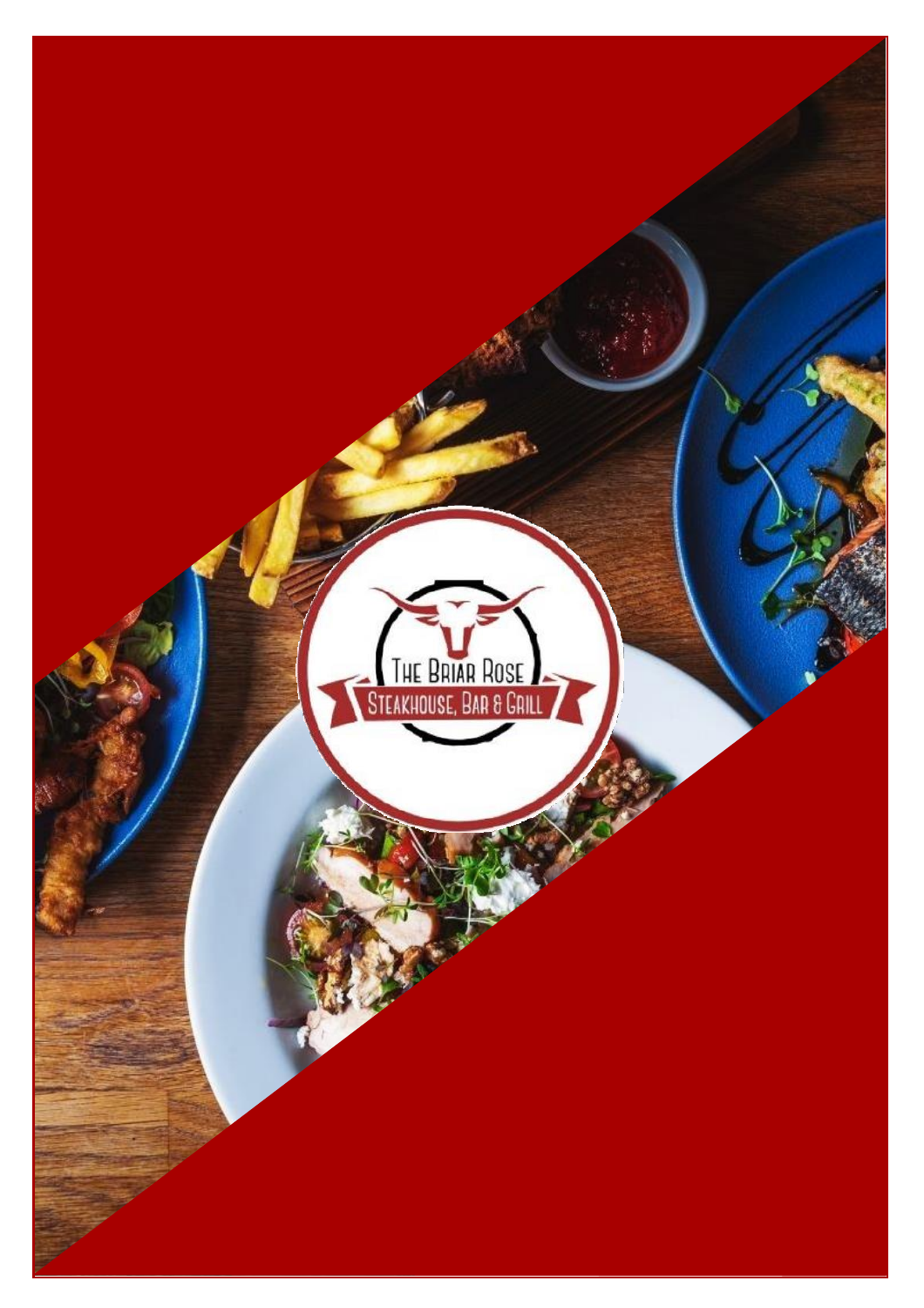# **THE Menu**

# **STARTERS**

# SALADS

Soup of the day €5.25 With the Chef's brown bread

Loaded fries €8.50 Piri-Piri fries with jalapeños, bacon lardons, melting

Monterey Jack cheese & Ballymaloe jalapeño relish

Spicy King Prawns Pil Pil €11.95 With Garlic Ciabatta

Oven-baked Garlic Mushrooms €7.25 With toasted garlic ciabatta

Wok fried Soy, Sesame & Sweet Chilli Beef tips €12.25 With garlic croute

> The Briar Wings €10.95 (S) || Main €15.95 **Briar Hot wings** OR **Barbecue** OR **Sweet Chilli** with celery sticks & Cashel blue cheese dip

### SANDWICHES & WRAPS

Available only until 6pm from Monday to Saturday

### The Briar Rose Toasted special €9.95

Cured pulled ham, tomato, red onion &Irish red cheddarwith sourdougharbutusbread,salad,homemadetomatorelish&fries

### Flaked Salmon & Prawn Open sandwich €10.50

On homemade multi-seed brown bread with lettuce, red onion, beef tomato, salad & fries

#### Southern fried Chicken Caesar Wrap €9.95

Southern Fried Chicken goujons, baby gem lettuce, crispy lardons, parmesan & Caesar dressing in a wrap with salad, homemade tomato relish & fries

#### Ardsallagh Goats Cheese Salad Wrap €9.95 With salad & fries

Ardsallagh Goats Cheese & Heritage Beetroot Salad €9.95 (S) || Main €14.95 Crushed toasted walnuts & drizzled with Irish honey

### Warm Spicy Beef Salad €11.95 (S) || Main €16.95

With crispy fried potato cubes on a bed of balsamic dressed salad, drizzled with wholegrain mustard mayo

#### Cajun Chicken Caesar Salad €10.95 (S) || Main €14.95

Baby gem lettuce, crispy lardons, parmesan cheese in homemade Caesar dressing with warm shredded Cajun chicken

### PASTAS

Creamy Chicken Carbonara Penne Pasta €11.95 (S) || Main €14.95 With parmesan cheese & garlic bread

Vegetarian Penne Pasta €9.95 (S) || Main €14.95 In a light herby tomato sauce, parmesan cheese & garlic bread

> Homemade Lasagne €14.95 Salad, fries & garlic bread

A service charge of 10% applies to bookings of 8 or larger Unfortunately, we cannot split bills for large tables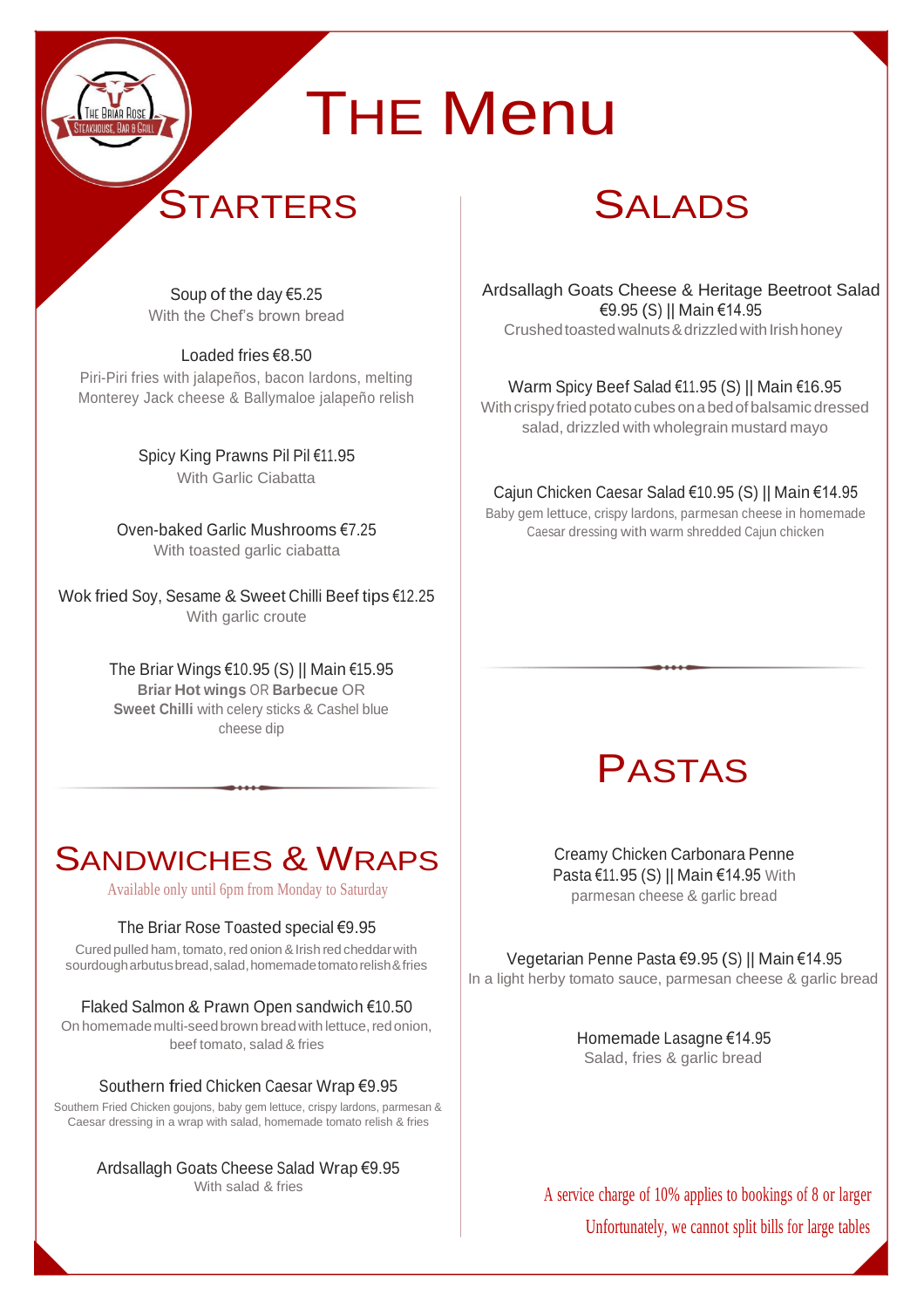# FROM THE GRILL

Love Pil Pil prawns? Make it surf n' turf  $\|\epsilon$ 9

All steaks are served with sautéed onions & mushrooms, fries & your choice of sauce:

Peppercorn cream sauce . Garlic butter . Tomato & Basil

Chargrilled 48 oz Tomahawk Steak *for 2* €70

Cooked to your liking, served with mixed leaves salad, peppercorn cream sauce OR garlic butter

Black Angus Sirloin Steak 10 oz €31.50

A more concentrated flavour, very tender when aged

#### Black Angus Premium Eye Fillet Steak 8 oz €32 || 10 oz €34.50

The most tender, somewhat milder in flavour

### Steamed Salmon €19.95

With creamy mashed potatoes, asparagus tips & a cream sauce

### Char Grilled Chicken Supreme €17.95

Onabedof wok friedoyster &garlic stir fry vegetables, mash potatoes & choice of sauce

### **BURGERS**

All burgers are served with lettuce, tomatoes, homemade tomato relish, a side of fries & stacked high with crispy beer battered onion rings, topped with a pickle, each with their individual accompanying sauce

### Add some extras for €1 each:

**Pepper Jack cheese** . **Cheddar Cheese** . **Bacon**

| <b>Black Angus Beef Burger</b> | Chipotle Mayo €15.50    |
|--------------------------------|-------------------------|
| Piri-Piri Chicken Breast       | Basil Pesto Mayo €15.50 |
| <b>Crispy Buttermilk</b>       | Ш                       |
| Chicken Burger                 | Chipotle Mayo €15.50    |
| Cork Rebel Chili               | Jalapeño Relish €15.50  |
| <b>Beef Burger</b>             | Ш                       |
| Beyond Vegan Burger            | II                      |
| Served without onion rings     | Plum Chutney €15.50     |

### Main Courses **Pimp your fries!** Add loaded fries

for  $\epsilon$ 3 with any burger

### Mild Madras Curry

Vegetable €14.25 || Fillet Beef €16.95 ||

Chicken €15.95 Prawn €17.25

Served with your choice of basmati rice, chips or half & half with crispy poppadom

### Sizzling Fajitas

| Vegetable €14.95   | II |
|--------------------|----|
| Fillet Beef €17.95 | II |

 $\overline{\phantom{a}}$ 

Chicken €15.95 Prawn €17.95

Served with your choice of salad, wraps, fries, guacamole & salsa

### Carvery Roast of the day

Served with creamy mashed potatoes, roast potatoes, seasonal vegetables, herb stuffing & roast gravy €15.95 - €16.95

### Traditional Fish & Chips €16.25

In a light crispy beer batter, tartare sauce, mushy peas & chips

### Irish Black Angus Fillet Steak sandwich €16.50

With sautéed onions & mushrooms, on toasted ciabatta with wholegrain mustard mayo, crispy lettuce, tomato, with peppercorn sauce & chips

### All SIDES €3.<sup>95</sup>

| Mash                                                       | Side Salad                            |  |
|------------------------------------------------------------|---------------------------------------|--|
| Fries                                                      | II<br>Mixed Leaves                    |  |
| <b>Onion Rings</b>                                         | Ш<br><b>Steamed Vegetables</b>        |  |
| Sautéed Mushrooms &<br>Onions                              | Sweet Potato Fries (€1<br>supplement) |  |
| <b>Stir Fry Vegetables</b>                                 | Ш                                     |  |
| A service charge of 10% applies to bookings of 8 or larger |                                       |  |

Unfortunately, we cannot split bills for large tables